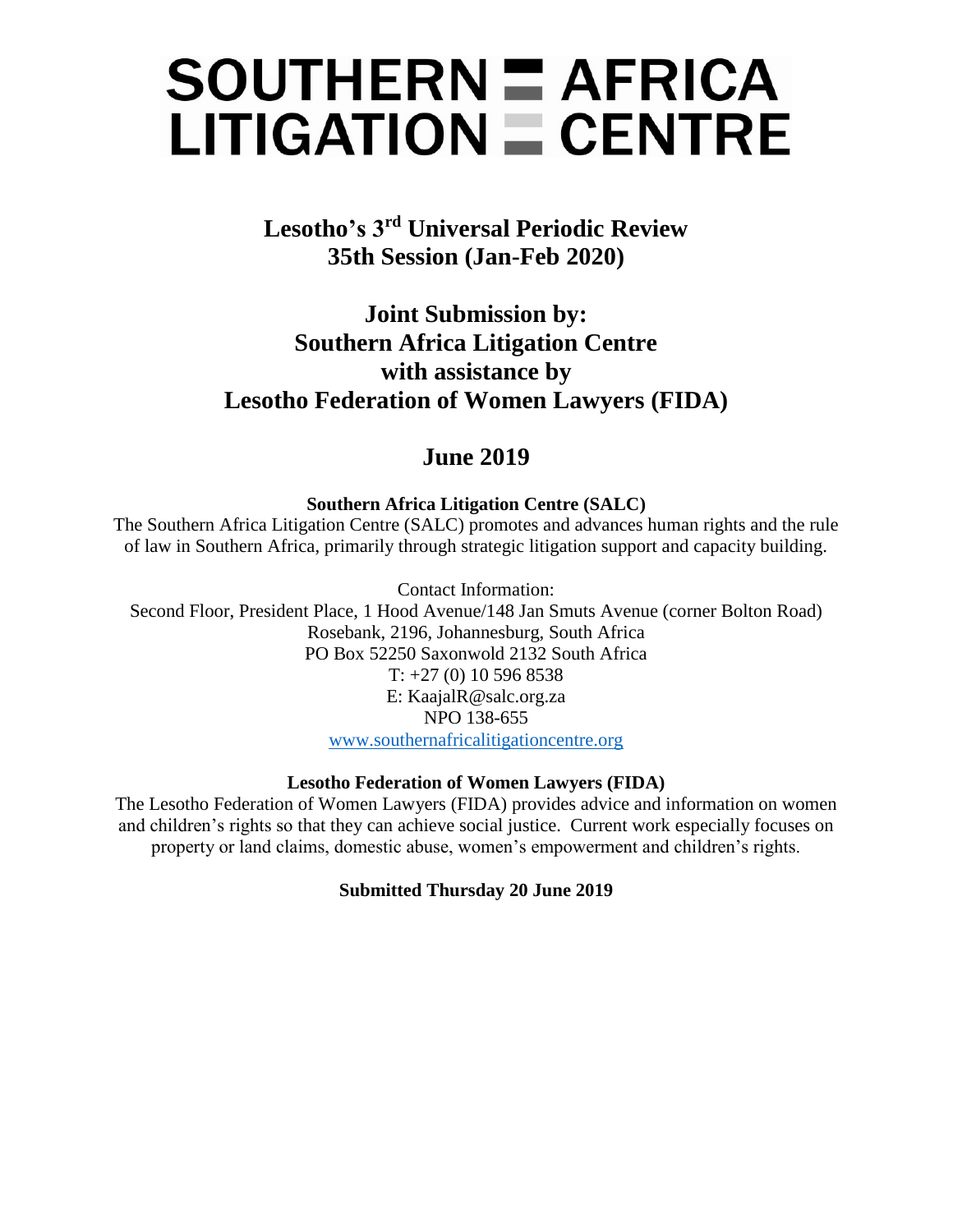#### **Introduction**

- 1. Lesotho has made great strides towards becoming a participatory democracy which respects the rule of law and human rights. Certain victories for human rights have been achieved in the courts of Lesotho. The High Court in *Basildon Peta v Minister of Law, Constitutional Affairs and Human Rights and 2 Others*<sup>1</sup> declared that criminal defamation is unconstitutional. In *Ramakatsa and Others v Commissioner of Police and Others<sup>2</sup>* the High Court declared that those charged with a crime have a right to be seen by a court within 48 hours of arrest. Furthermore, the High Court, in *Private Lekhetso Mokhele and*  Others v The Commander, Lesotho Defence Forces and Others,<sup>3</sup> declared that the military cannot discriminate based on sex or gender against pregnant women. These achievements should be celebrated and replicated.
- 2. Despite these advances, certain laws and policies continue to infringe on the rights of people in Lesotho. The crime of sedition and the presence of other laws chill free expression. Criminal penalties for unregistered associations and unpermitted assemblies violate the rights of freedom of assembly and association. Journalists, opposition politicians, and human rights defenders face police harassment and security threats. There is no law providing for requests of government information, which restricts the right to access information. Many communities which are displaced by large projects face unequal access to potable water. Discrimination against women is written into the Constitution, and creates a legal environment which does not provide women with equal protection under the law. These shortcomings should be addressed by Lesotho in its upcoming review by the African Commission on Human and Peoples' Rights (African Commission).
- 3. These submissions point to the failure of the Government of Lesotho to uphold its human rights obligations in the context of freedom of expression; freedom of assembly and association; security and the rights of journalists and human rights defenders; freedom to access information; right to water; and the equal rights of women. These areas will be further discussed below.

#### **Freedom of Expression**

4. In May 2018 the Lesotho Constitutional Court declared the offence of criminal defamation unconstitutional in the case of *Basildon Peta v Minister of Law, Constitutional Affairs and Human Rights and 2 Others*. <sup>4</sup> Mr. Peta was charged with the offence of criminal defamation after the Lesotho Times in 2016 published a satirical column relating to the then-Commander of the Lesotho Defence Force, Tlali Kamoli. The decision to challenge the offence was in response to the repression of journalists in the country at the time.

<sup>1</sup> (CC 11/2016) [2018] LSHC 3 (18 May 2018)

<sup>2</sup> (CC No. 22/2018) [2019] LSHCONST 1 (16 April 2018)

<sup>3</sup> CIV/APN/442/16 [2018] LSHC 2 (14 February 2018)

<sup>4</sup> (CC 11/2016) [2018] LSHC 3 (18 May 2018)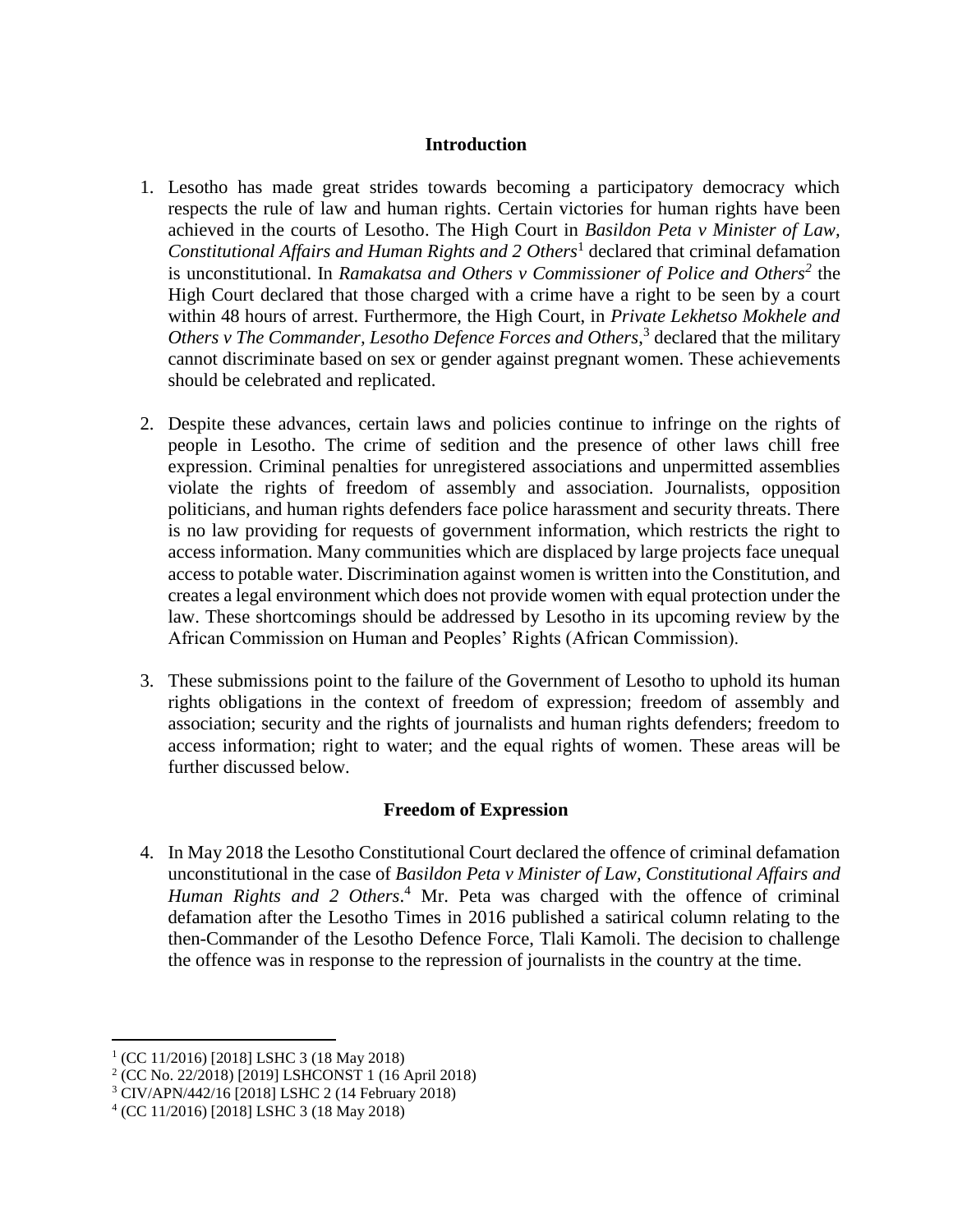- 5. Removing the offence of criminal defamation is a positive development for the freedom of expression of the people of Lesotho. However, other criminal laws still infringe on the right to freedom of expression. Lesotho prohibits infringing the dignity of the royal family. Furthermore, the archaic offence of sedition, making it an offence to "excite disaffection"; has also seen a revival in new media and criminal laws in Lesotho. These are impermissible restrictions on freedom of expression.
- 6. Other laws also have negative impacts on freedom of the press. Under the Penal Code of 2010, police can force journalists to disclose sources for the sake of helping police with investigations. Additionally, under section 7 of the Printing and Publishing  $Act<sub>1</sub>$ <sup>5</sup> the law requires newspapers to be registered with the government.
- 7. Article 9 of the African Charter states in part:

"Every individual shall have the right to express and disseminate his opinions within the law."

- 8. Freedom of expression, as protected by the ICCPR and Article 14 of the Constitution of Lesotho, is one of the foundational rights necessary for a free democratic society. States must protect the right of people to freely express themselves and cannot restrict this freedom unless it is provided for in law and necessary for public order, health, security or to protect the rights of others.
- 9. The government of Lesotho appears unwilling to address its impermissible restrictions on freedom of expression. During its 2015 Universal Periodic Review before the Human Rights Council it noted, but refused to support, recommendations 114.16 (Ghana) 114.18 (Canada) related to freedom of expression.
- 10. Firstly, as was reported in the  $29<sup>th</sup>$  Session of the Human Rights Council, "the recommendation to decriminalise defamation and review the media related laws did not enjoy the support of Lesotho. The draft Media Policy, which was soon to be approved by Cabinet, will set the bar and old laws will be reviewed in conformity with the Policy." 6 Although the government did not support this recommendation, the Constitutional Court went on to declare the provision unconstitutional.
- 11. Additionally, the report on the 29<sup>th</sup> Session of the Human Rights Council indicated that, "The recommendation to review and update laws that could lead to self-censorship, such as the Sedition Proclamation and the Internal Security (General) Act, to ensure compliance with international human rights obligations does not enjoy the support of Government. Those laws ensure respect for the rights of citizens."<sup>7</sup>

<sup>5</sup> Act 10 of 1967

<sup>&</sup>lt;sup>6</sup> "Report of the Human Rights Council on its twenty-ninth session" A/HRC/29/2, para. 511

<sup>&</sup>lt;sup>7</sup> "Report of the Human Rights Council on its twenty-ninth session" A/HRC/29/2, para. 513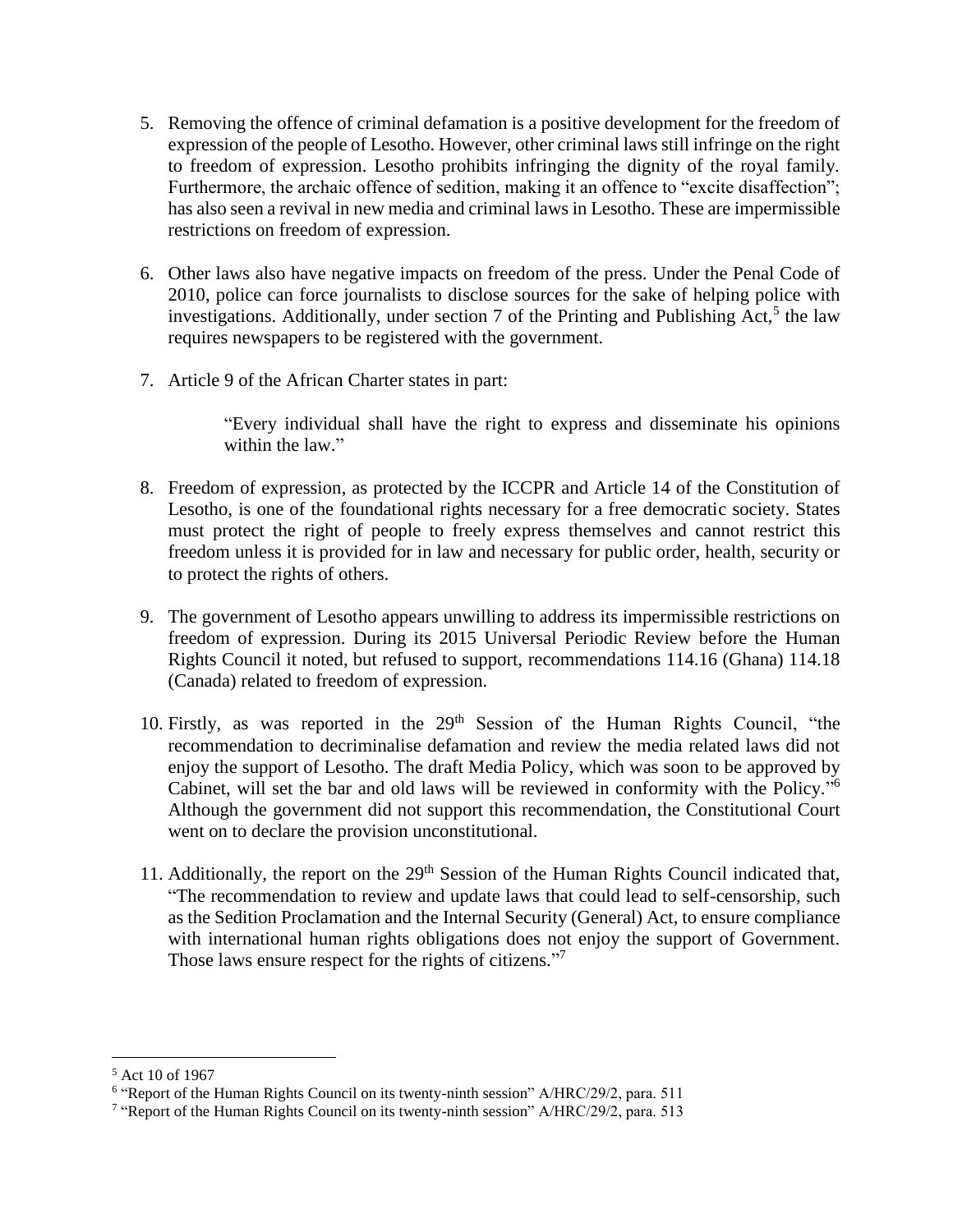12. Sedition is still criminalised in Lesotho. This, along with the other laws which curtail a free press and free speech prevent Lesotho from achieving freedom of expression as protected in its Constitution and under international human rights law.

#### **13. Suggested recommendations for the government of Lesotho**

- a. Repeal the crime of sedition from the Penal Code.
- b. Reduce restrictions and regulations on the press.

#### **Freedom of Assembly and Association**

- 14. In Lesotho, the Public Meetings and Processions Act requires acquisition of a permit in order to call an assembly. Failure to acquire a permit can lead to penalties imposed by the courts. Furthermore, the Societies Act of 1966 (1983 am.), requires registration of NGOs in Lesotho. Registration is mandatory, and there are fines or jail terms of up to five years for failing to register an NGO.
- 15. Freedom of assembly and association are important rights, enshrined in the ICCPR and Articles 15 and 16 of the Constitution of Lesotho, that protect the ability of people to meet, share ideas and create collective actions which can lead to important civic change. While some regulation of associations and assemblies can be helpful in facilitating the right to assembly and associations, regulations should not impede these rights.
- 16. While aspects of the laws regulating association and assembly are beneficial, such as encouraging police to act promptly and favourably towards assembly applications and providing for an appeals process for denials, some aspects of the laws do not meet best practices in protecting the rights to freedom of assembly and association.
- 17. For example, the African Commission's Guidelines on Policing Assemblies in Africa state:

"Recognising the important expressive role that spontaneous assembly can play in a democracy, law enforcement agencies must have in place processes and procedures to ensure the facilitation of spontaneous assemblies, including in relation to known or scheduled political or social events, commemorative days, and in anticipation of decisions made by courts, parliaments and other state authorities. Lack of prior notification of an assembly does not render an assembly unlawful and should not form the sole basis of a decision by law enforcement officials to disperse an assembly."<sup>8</sup>

- 18. Having a law which provides for penalties for failure to register impermissibly restricts the rights of people to peaceful spontaneous assembly.
- 19. Similarly, while registration of organisations can be helpful to promote an active civil society and provide for increased funding opportunities, five years of jail time for failure

<sup>&</sup>lt;sup>8</sup> "Policing Assemblies in Africa: Guidelines for the Policing of Assemblies by Law Enforcement Officials in Africa" *African Commission on Human and Peoples' Rights*, para. 9.1.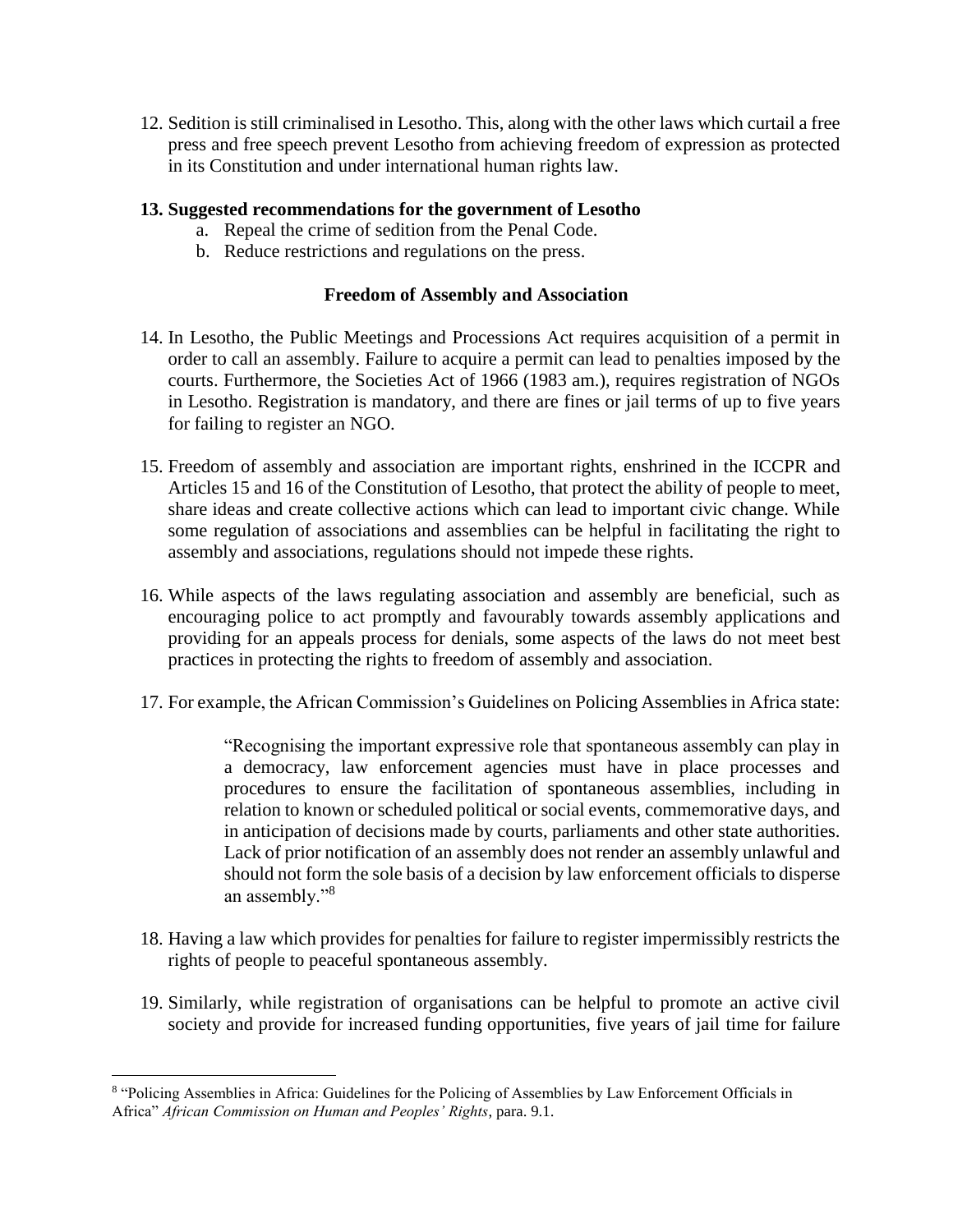to register is an excessive penalty. Registration should be an option which confers benefits, not a requirement which carries penalties including incarceration for potential violations.

#### **20. Suggested recommendations for the government of Lesotho**

- a. Amend the law to remove penalties for failure to register an association.
- b. Amend the law to remove penalties for being part of an assembly which lacks a permit.

#### **Freedom to Access Information**

- 21. Lesotho lacks legislation that would give access to its citizens of information that is essential to participating in a free, democratic society. Since 2012, the African Commission on Human and Peoples' Rights adopted a Model Law on Access to Information, however, the Lesotho government has made no progress towards adopting a law on Access to Information.
- 22. Journalists cannot access information from government information officers because the Public Service Regulations of 2008 provides that a public officer shall take an oath of secrecy and an officer "who discloses information which is in his or her protection and confidentiality" commits a disciplinary offence. Lesotho also has overly broad laws which prohibit the publication of information relating to a corruption investigation, even when the public interest ought to allow such publication.
- 23. The right to access information, especially information pertaining to the public operation of government, is essential in a participatory democracy. Citizens should be able to easily discover what considerations go into policy decisions, how their taxes are being spent and the discussions that politicians and bureaucrats are having as they write legislation and regulations.
- 24. Lesotho has recognised the legislative gaps that prevent important access to information. In paragraph 76 of the Combined Report, Lesotho states:

"There is no law guaranteeing the media or citizens access to information and in particular state information. There is however, the Receipt and Access to Information Draft Bill which had been drafted by the Lesotho Law Reform Commission but has not yet been tabled before parliament."

- 25. Lesotho has drafted a Receipt and Access to Information Draft Bill which should be passed in order to create procedures for citizens to gain access to important information about the working of governments. The passage of this bill should also address other legislative hurdles to freedom to access information. Specifically, journalists and the press should be protected from criminal liability for reporting on the workings of governments.
- 26. Additionally, there has been movement to try and pass a draft Cyber Crimes Bill. Any bill addressing cybercrime and cyber security should ensure the protection of human rights. It should reflect the SADC Model Law on Computer Crimes and Cyber Crimes (2013) and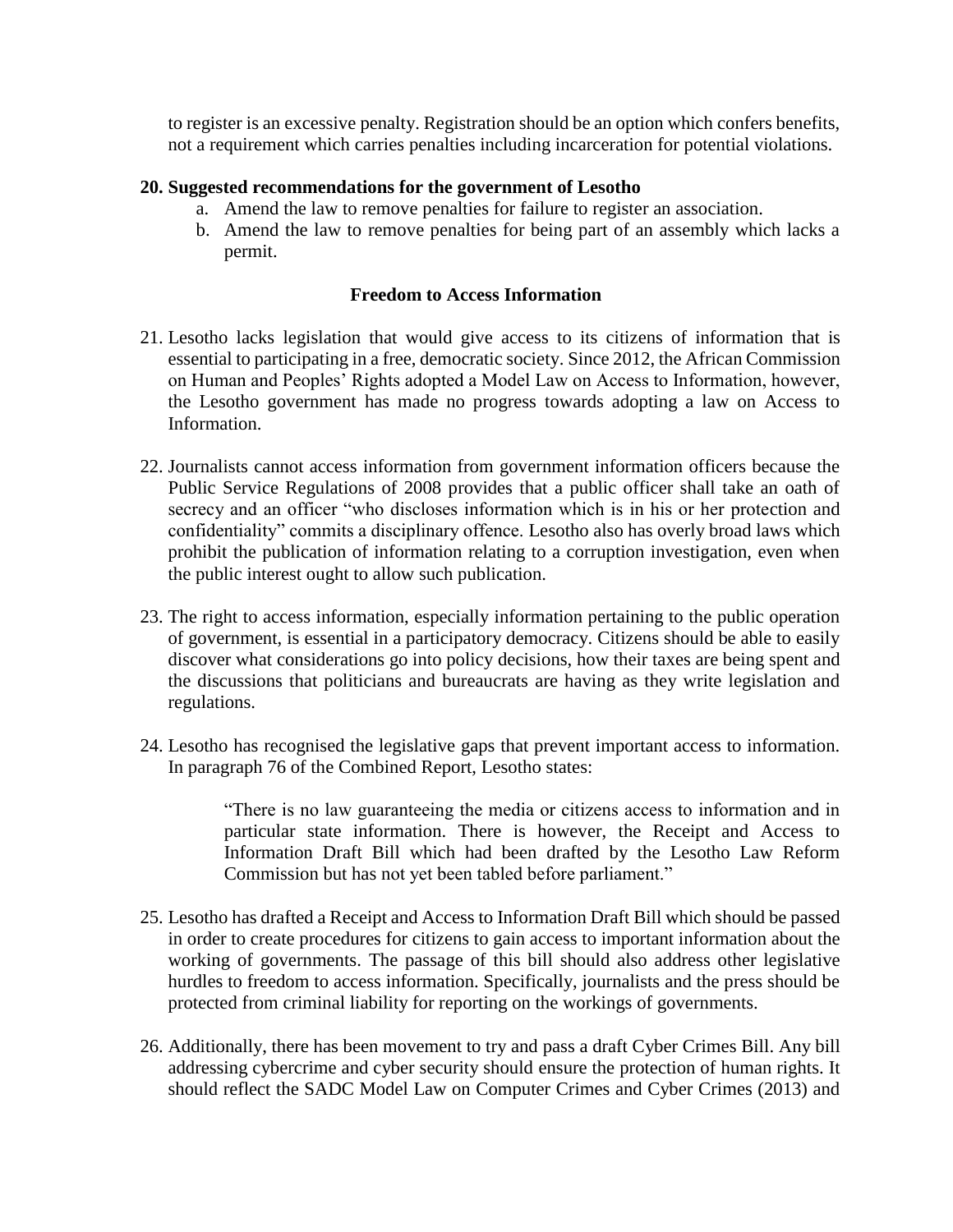the AU Convention on Cyber Security and Data Protection (2016). As the internet and technology continues to develop, it will play a greater role in how citizens access information about their government. The proliferation of the internet is an ideal time to engrain human rights protections in laws regulating the use of the internet.

#### **27. Suggested recommendations for the government of Lesotho**

- a. Pass the Receipt and Access to Information Draft Bill.
- b. Ensure that passage of any future Cyber Crimes Bill includes ample opportunity for public participation and protects the human rights of internet users, including the right to access information.

#### **Security and Rights of Human Rights Defenders, Journalists, and Citizens**

- 28. Over the past two years, journalists and human rights defenders have frequently been threatened when they reported on corruption related cases or anti-government protests.
- 29. Between 2015 and 2016, political activists who were supporters of opposition political parties were often arrested by police; sometimes they were released without charges. Home Affairs Deputy Minister Machesetsa Mofomobe was arrested more than once without any charge, although the police would claim that he was being interrogated for treason. Chief Executive Officer of Lesotho National Development Corporation (LNDC) Mohato Seleke was also arrested and harassed by police for allegations that he was masquerading as "Makhaola Qalo", a personality active on Facebook who published confidential government information on social media.
- 30. A group of soldiers was abducted and detained in the Military Maseru Maximum Prison in May 2015. They were accused of mutiny. Some of the soldiers escaped the country, and were in exile in South Africa. At the time, no activist or journalist was able to freely report on the issue. The officers from Transformation Resource Centre (TRC), the only nongovernmental human rights organisation which has observer status at the African Commission on Human and Peoples' Rights, received threats for advocating for the release of soldiers who were abducted on suspicion of mutiny.
- 31. Following the 2017 election and the transition of power, thirty four members of the Lesotho Defence Force and the Lesotho Mounted Police were arrested on the charges of murder and attempted murder for alleged crimes which occurred between 2011 and 2016. Following their June 2017 arrests, all thirty four were denied bail. To date, there have not been any trials.
- 32. SABC Lesotho Correspondent Nthakoana Ngatane was allegedly harassed and forced into exile by the All Basotho Convention (ABC), a group which supports the Prime Minister's party. She is still in exile.
- 33. In June 2016, Editor Lloyd Mutungamiri and Senior Journalist Keiso Mohloboli, of the Lesotho Times and Sunday Express Newspapers, were arrested for writing a story about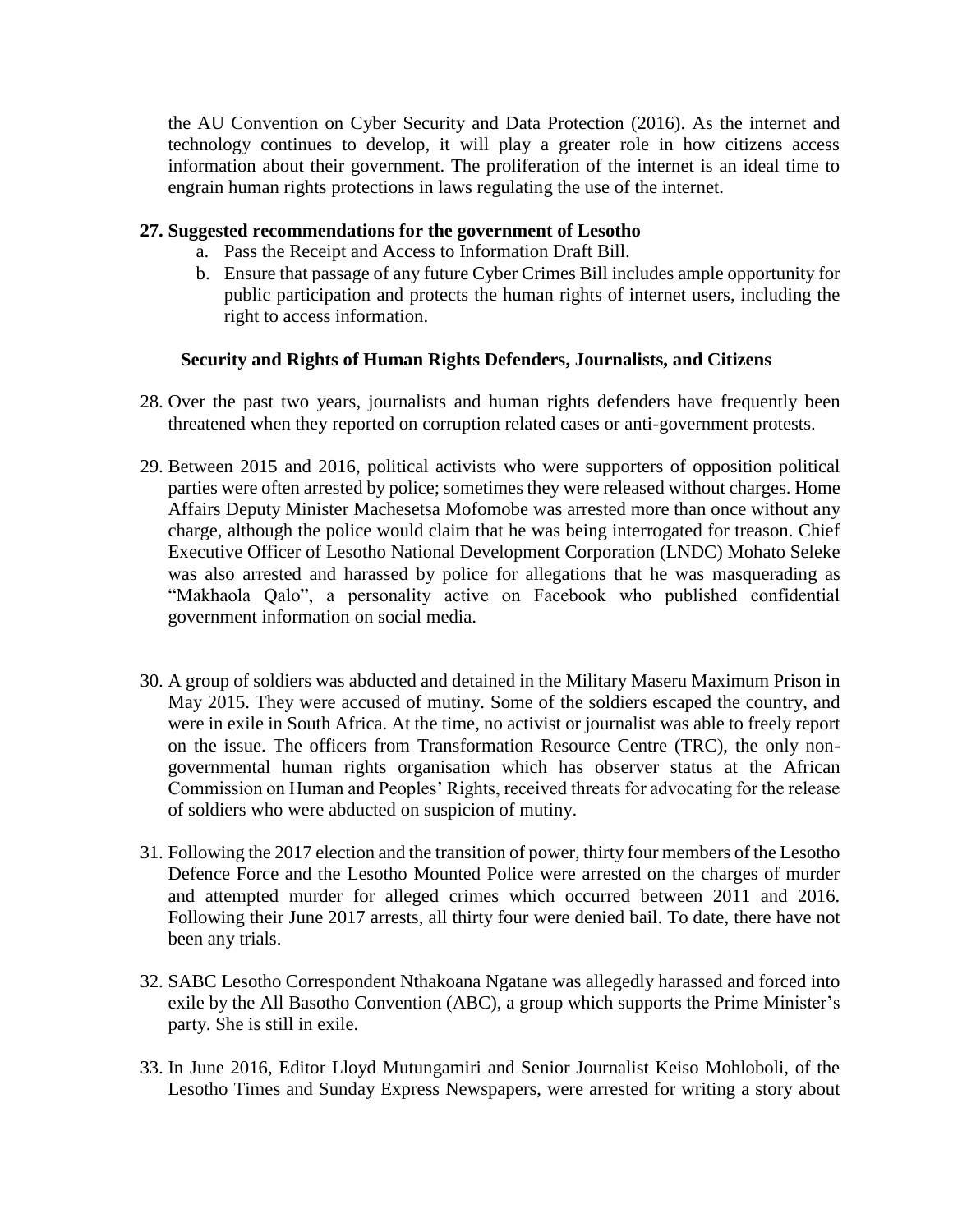the army. The story was headlined, "Exit strategy for Kamoli". After an intense and threatening interrogation, the duo was released without charges.

- 34. A week later on 5 July 2016, Lloyd was again arrested, and was released again, still with no charge. Four days later, on 9 July 2016, unknown assailants attacked and shot Lloyd four times in the head.
- 35. On 8 February 2018 members of the Kao village staged a protest against the Storm Mountain Diamond Mine. Police from Butha-Buthe were called to break up the protest. When the police arrived, they shot towards the protesters, killing a villager named Terene Pitae and causing others to sustain serious injuries. The police were not investigated nor reprimanded.
- 36. Police have continued to harass members of the Kao community. This includes a police raid early in the morning of 27 December 2018. Police beat men and women in the village with knob kierie and clubs. Poshoane Moloi, a vocal community activist, was killed during the raid. 16 other community members were taken to Mamohau Hospital in Leribe district because of their injuries.
- 37. Where journalists and HRDs are shot, injured or killed by the State, those responsible need to be held accountable. Unfortunately there is often little redress if the police refuse to investigate, and it is difficult to find avenues for redress. Lesotho has a Police Complaints Authority, but the authority does not receive complaints directly from the public, making it difficult to follow up on unresolved assaults and deaths.
- 38. All people are to be equal under the law, regardless of whether they are part of the ruling government or part of the opposition party. This is enshrined in Articles 4 and 6 of the Constitution of Lesotho. Those who speak out about potential human rights abuses or the press who reports on issues of national importance should still be protected by the law. Citizens play an essential role in holding governments accountable when they violate the rights of other citizens, and this work should be protected.
- 39. The government should work to create an environment that is robust for civil discourse. Violence perpetrated against anyone should be investigated, and the perpetrators should be held to justice. The government, police and security forces should not participate in the harassment of individuals who critique the government. Arbitrary arrests should be prohibited.

#### **40. Suggested recommendations for the government of Lesotho**

- a. Conduct trainings for police officers on human rights and prevention of arbitrary arrests and torture.
- b. Following arrest, ensure that detainees are brought promptly before an independent court and proceed with a fair trial in reasonable time.

#### **Right to Water**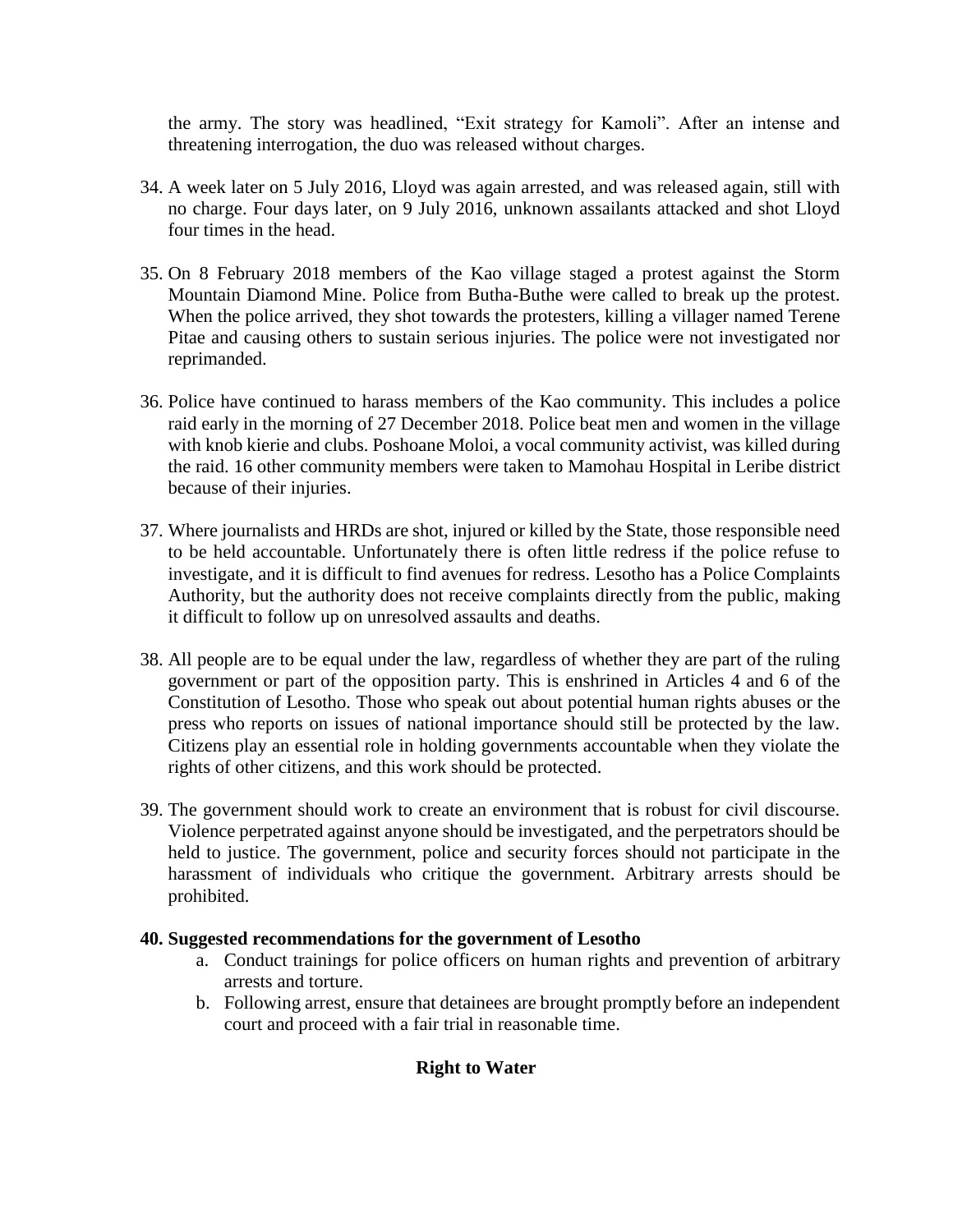- 41. The Lesotho Highlands Water Project (LHWP) has led to many concerns about the right to water and sanitation for communities impacted by the dams. The project's dams impact watersheds over 40 percent of the country's total area. For a country that already struggles to provide access to safe drinking water for its population, altering the water system at such drastic levels could exasperate the problem.
- 42. Phase 1A of the project, construction of the Katse Dam was completed in 1997, and phase 1b, construction of Mohale Dam, was completed in 2003. During phase 1 there were years long delays in implementing Rural Sanitation and Village Water Supply projects for impacted and displaced communities. In the case of Katse Dam, the Lesotho Highlands Development Authority (LHDA) ought to have implemented the KLM/WATSAN project as a component of its Environmental Action Plan (EAP). In terms of this project, communities directly affected by LHWP (in the areas of Katse, Lejone and Matsoku) as well as those indirectly affected would be supplied with portable water and sanitation as part of efforts to mitigate adverse impacts resulting from implementation of LHWP.
- 43. To date more than ninety-nine (99) communities remain without water and sanitation more than 20 years after they were affected by LHWP. The seven villages which now have access to clean water were forced to resort to litigation, assisted by the local public interest law centre Seinoli Legal Centre, when it became clear that LHDA was unwilling to restore water supply in their villages. Mapeleng village and seven other villages surrounding the Katse Dam had lost their water supply in 1995 when their natural springs dried up as a result of seismic activity that occurred during inundation of Katse Dam. The taps provided by LHDA, however, are still not reliable, and at times dry up.
- 44. What is astounding is the fact that the Katse village, where the hotel and residences of LHDA officials reside, has an abundant supply of potable running water and yet the neighbouring village of Bokong which is within a walking distance remains without water. Ironically the water tank which supplies LHDA's residential area is located in the heart of the village of Bokong. Additionally, villagers are prohibited from drawing any water from the dam reservoir.
- 45. Phase II of the LHWP has already begun with the construction of the Polihali dam where more than sixteen thousand people living in more than 72 villages will be affected by the impending construction. The negative impacts on water and sanitation that occurred during Phase I of the project seem inevitable as all five main rivers upon which the residents rely for water (Sehonghong, Khubelu, Mokhotlong, Senqu and Moremoholo rivers) will be flooded by the Dam. However, there are no clear plans by the LHDA regarding how the plight of these communities will be ameliorated.
- 46. Access to clean, healthy drinking water is an essential aspect of achieving the best attainable physical health, as protected under the ICESCR and Article 27 of the Constitution of Lesotho.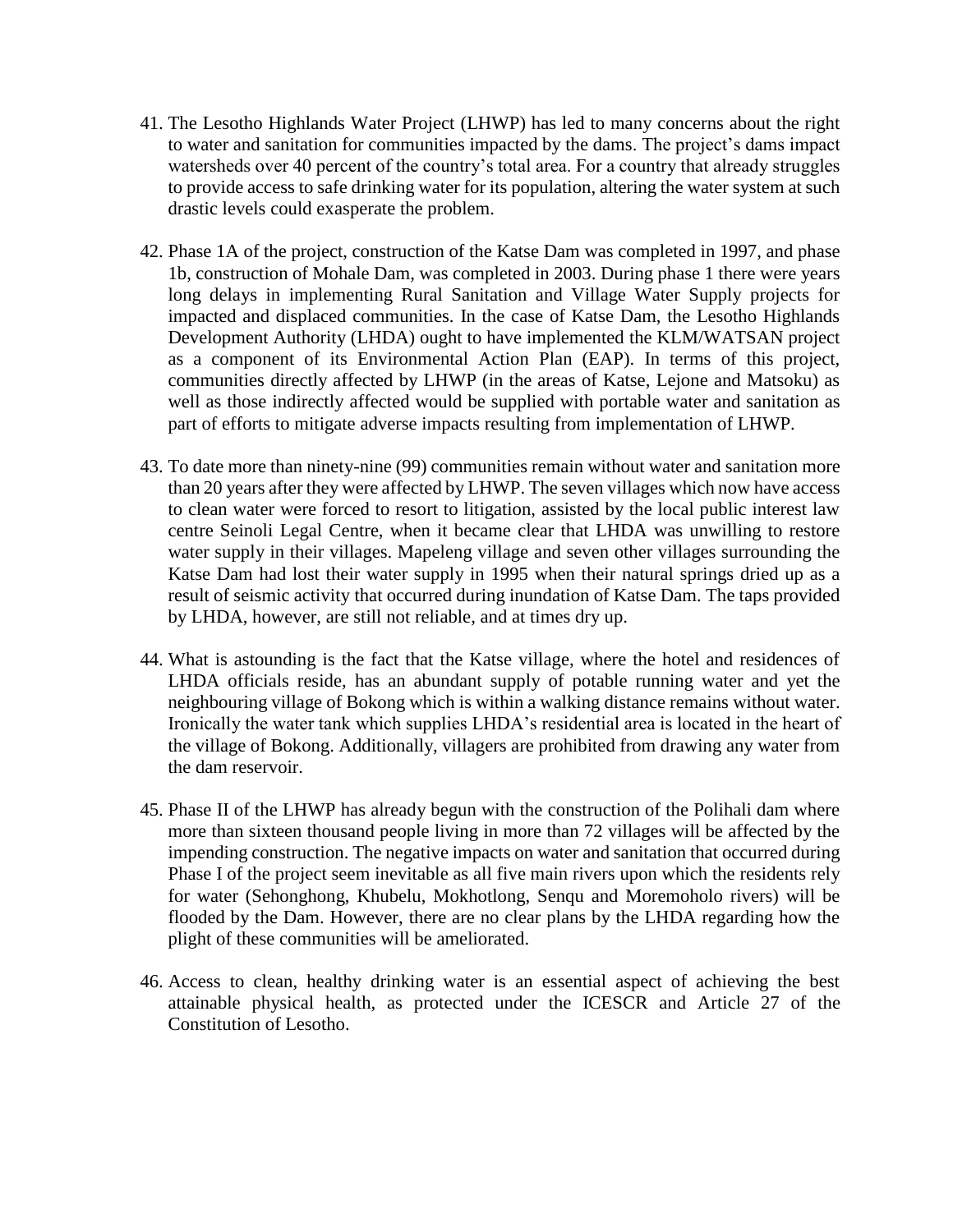- 47. During its 2015 Universal Periodic Review before the Human Rights Council Lesotho supported recommendation 113.86 (Togo) which called for the development of water access and sanitation facilities, and to combat the disparities between urban and rural areas.
- 48. Access to clean drinking water is an essential human right. Lesotho has a human rights obligation to provide for the progressive realisation of this right. When government development programs, such as the LHWP, interrupt previously enjoyed access to safe drinking water, it is all the more important that Lesotho ensures that impacted people regain access to affordable and available potable water.
- 49. We also encourage Lesotho to consider the sustainability of these large dam projects as climate change and global warming continue to alter water cycles in the country. While economic development can aid the Lesotho government in achieving its water and sanitation goals, a concerted effort and prioritization needs to lead to the reinvestment from the LHWP into the water and sanitation infrastructure. This is especially true for the highland communities which are most impacted by the project.

#### **50. Suggested recommendations for the government of Lesotho**

- a. Dedicate more money to water and sanitation in order to provide universal access to potable water and improved sanitation facilities.
- b. Conduct a review of compensation effort by the LHDA, and ensure just compensation of communities relocated and impacted by the LHWP.

#### **Women's Rights in Lesotho**

- 51. Lesotho has made progress in recognizing, advancing respect for, and enforcing women's rights. For example, on 14 February 2018, the Lesotho High Court handed down judgment in a landmark case on women's rights. The judgment of Sakoane J (as part of a 3 panel bench) in the case of *Private Lekhetso Mokhele and Others v The Commander, Lesotho*  Defence Forces and Others<sup>9</sup> sets an important precedent on the rights of pregnant employees in the military. The applicants were 3 female soldiers who were discharged from the Lesotho Defence Force on the grounds of pregnancy. The discharge was based on a Standing Order issued by former Commander Kamoli which stated that a soldier may not become pregnant in the first 5 years of service. The Court declared that both the decision to discharge the applicants and the Standing Order were unlawful and ordered that the applicants be reinstated to their positions and ranks in the LDF without any loss of benefits.
- 52. Despite some positive developments, there remains considerable challenges for women's rights recognition, enforcement and respect. Additionally, the violation of women's rights is written into Section 18 of the Constitution of Lesotho, which allows discrimination against women if it is part of customary law.
- 53. Women are subjected to discriminatory customary practices which violate their rights. In terms of Customary Law women cannot succeed their fathers with regards to chieftainship.

<sup>9</sup> CIV/APN/442/16 [2018] LSHC 2 (14 February 2018)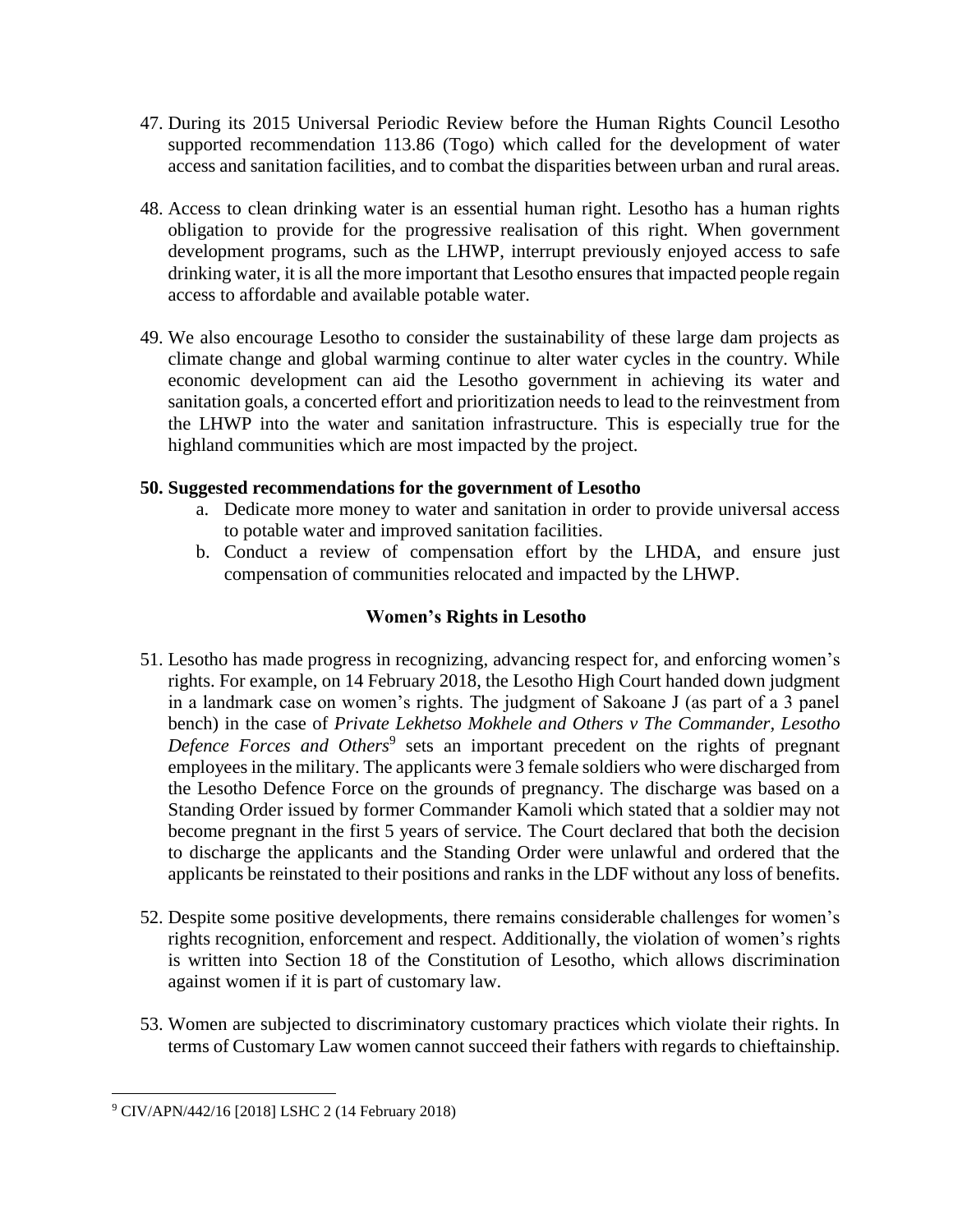In addition, the King can also be succeeded by his male heir only. This means that women are excluded from the traditional political power structures.

- 54. There are laws and policies that aim at protecting women's rights, but there is a struggle by the government to implement and enforce them. Two laws which set out to protect gender equality are the Legal Capacity of Married Persons Act of 2006 and the Land Act of 2010. The Legal Capacity of Married Persons Act gives married women the same legal rights as married men. The Land Act changed the law that provided only men can register land, and allows women to register land in their names. The Acts are further strengthened by the Gender Policy of Lesotho.
- 55. However, there are many women who still have their marital property and land taken away by their in-laws. These women reside in remote areas of Lesotho. In some cases, the community leaders are complicit in these violation of property rights. FIDA has encountered many of these women through its Legal Aid Clinic and Community projects.
- 56. Furthermore, women in Lesotho are often physically and sexually abused with impunity. Sexual abuse victims rarely get the justice they deserve because of the backlog in cases. Typically, the cases never reach finality due to the incompetence of police officers and prosecutors. This has led to low reporting levels and very few cases being prosecuted to finality.
- 57. Victims of domestic violence still receive no protection under the law. Lesotho's legislature has failed to enact the Lesotho Domestic Violence Bill of 2012. The sanctity of the family and marriage still overrides the emotional and physical well-being of married women. Women continue to be abused by their spouses or intimate partners. Matters concerning domestic violence and abuse are traditionally handled within the family unit. In most cases, the abuse continues for years until the wife or intimate partner gathers enough courage to leave the home. The absence of domestic violence legislation exacerbates the continued violation of women's rights.
- 58. There is also a problem of young women being abused by their caregivers or guardians. These young women are usually orphans, however, there are also reported cases of fathers molesting their own children. Sadly, the alleged perpetrators are often sent back to their alleged victims.
- 59. Men and women should be treated equally before the law, however, even the Constitution of Lesotho violates this basic premise of non-discrimination. Lesotho has ratified the African Charter, as well as the Protocol on the Rights of Women, but it continues to violate the dignity of women by keeping them unequal under the law. In addition to the formal inequalities, the lackluster response of government to violence against women prevents it from meeting its obligations under these treaties to "combat all forms of discrimination against women".
- 60. When reporting on its human rights obligations, Lesotho has both strove for gender equality in some areas, while preserving its right to discriminate against women in others.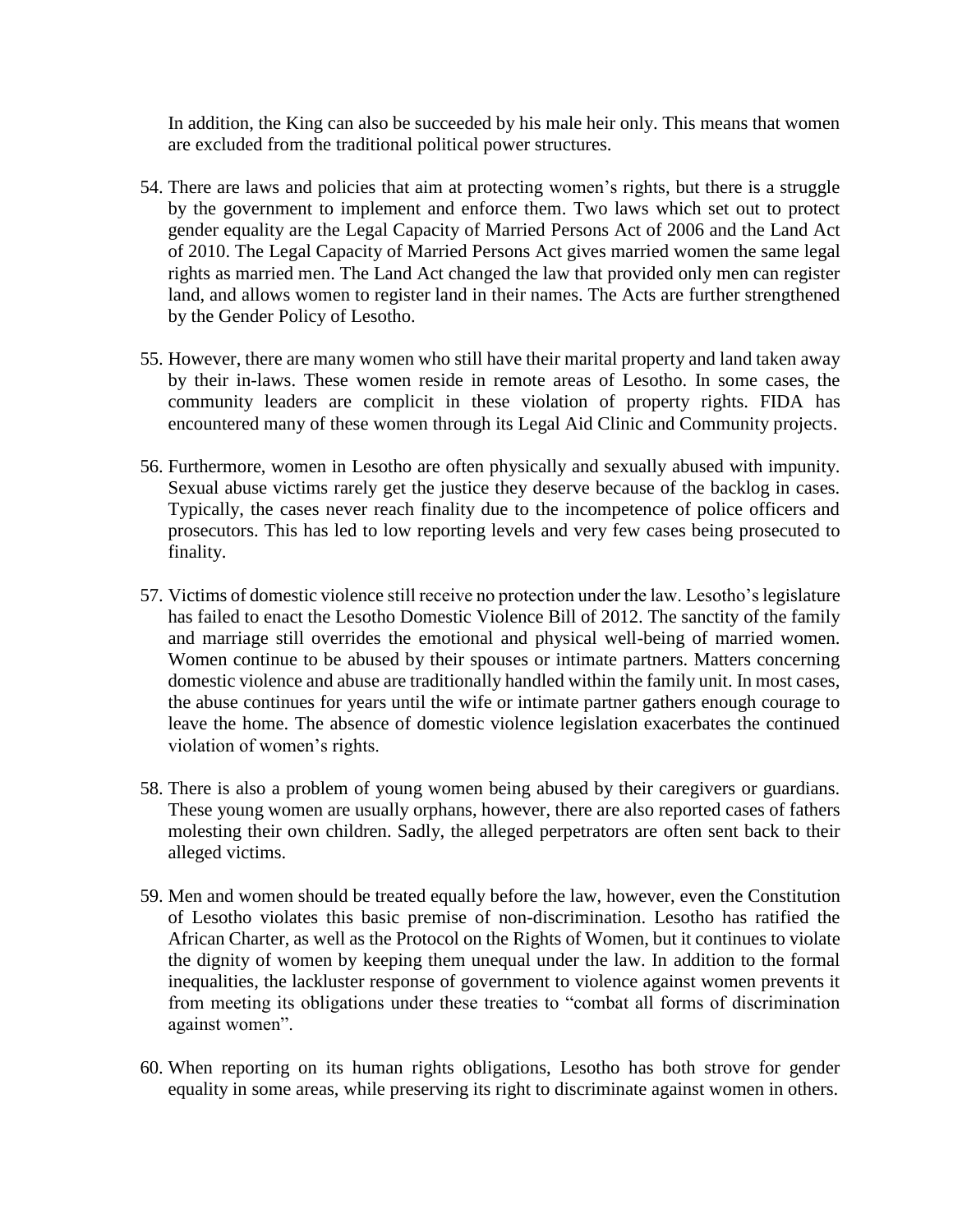- 61. Lesotho has been actively working to address problems of gender-based violence. For example, it supported many recommendations related to the topic at its 2015 Universal Periodic Review before the Human Rights Council. These were recommendations 113.5 (Costa Rica), 113.6 (Brazil), 113.7 (Germany), 113.8 (United Kingdom of Great Britain and Northern Ireland), 113.22 (Ghana), 113.54 (France), 113.67 (New Zealand), 113.68 (South Africa), 113.69 (Turkey), 113.70 (Djibouti), 113.71 (Turkey) and 113.72 (Philippines)
- 62. Furthermore, Lesotho reported that:

"Gender based violence is being addressed by holding capacity building training sessions for Child and Gender Protection Unit (CGPU) officers, judiciary, prosecutors, chiefs, traditional and religious leaders on gender issues, human rights and how to manage gender based violence cases."<sup>10</sup>

- 63. Lesotho also recognizes that there remain societal barriers against women which prevent them from seeking redress. It supported recommendations 113.9 (Latvia), 113.41 (Russian Federation), 113.53 (Slovenia), and 113.57 (Thailand) addressing discrimination against women and the need to raise awareness about gender stereotypes.
- 64. However, even with these acknowledgements, Lesotho remains resolute in gender discrimination. For example, in the 2015 Universal Periodic Review, Lesotho noted, but refused to support recommendations 115.6 (Ireland) and 115.12 (Slovenia) regarding discrimination against women. The report states:

"The recommendation to strengthen at the constitutional level and in a specific manner, the provisions that prohibit discrimination against women did not enjoy the support of Lesotho. The Government has made strides in prohibiting discrimination against women. The issues relating to succession to the throne and chieftainship, which was the basis of the reservation to Article 2 of CEDAW, was yet to be addressed."<sup>11</sup>

65. The formalised discrimination against women in the laws and Constitution of Lesotho hamper any efforts by the government to address other aspects of societal discrimination against women. All people, including women, deserve to have their full dignity protected before the law. The ability to discriminate against women based off of customary law does more than impact the specific rights addressed by the customary laws in questions, it also creates a society where inequality and oppression is embedded into the legal fabric of the country. This can have a negative impact on the psyche of women and can have a chilling effect on their effort to protect other rights. Bringing full legal equality to women can only help the government in addressing its concerns about violence against women, and discrimination against women in other venues.

<sup>&</sup>lt;sup>10</sup> National report submitted in accordance with paragraph 5 of the annex to Human Rights Council resolution 16/21\* Lesotho, /HRC/WG.6/21/LSO/1.

<sup>&</sup>lt;sup>11</sup> "Report of the Human Rights Council on its twenty-ninth session" A/HRC/29/2, para. 512.